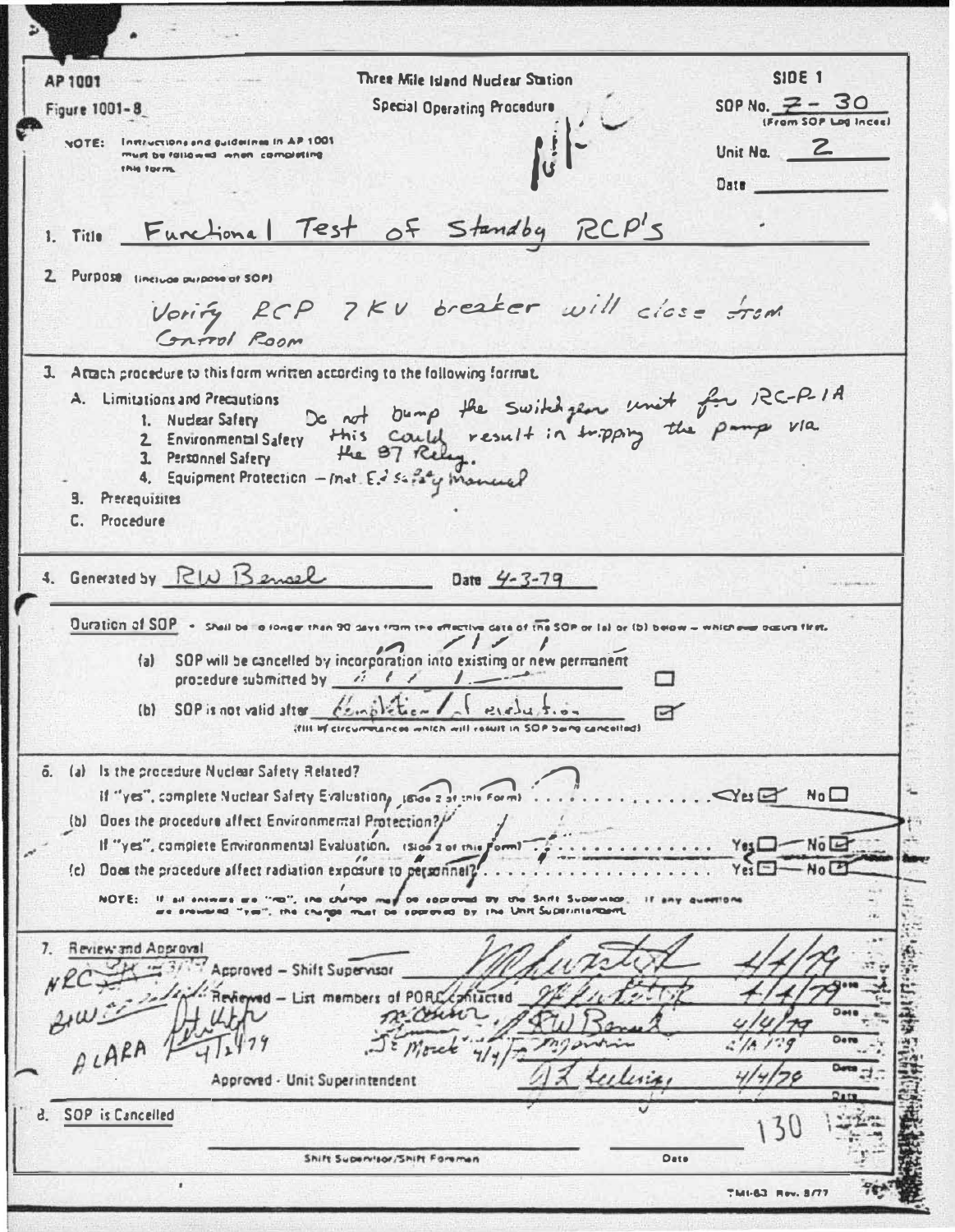PROCEDURE C.1.0 Function test for RC-P-2A 1.2 Rack the bracker into the test position with a Chester installed. 1.3 Make up the seconday contacts by fully inserting the hard operating of red. 1.4 PLACE the "69" Switch in Normal-After-Trip 1.5 Close the bracker using the control switch for RC-RZA m Panel, then trip it. 16. Rock out the brook for RC-P-2A and remove the chester 1.7 Rack in the brasher for RC-P-2A and PLACE the "G9" Switch in NORMAN-AFTER- CLOSE. 1.8 Repeat steps 1.1 through - 1.7 for RC-P-ZB. TARABA PER PERSONAL BRADE  $-130$  133